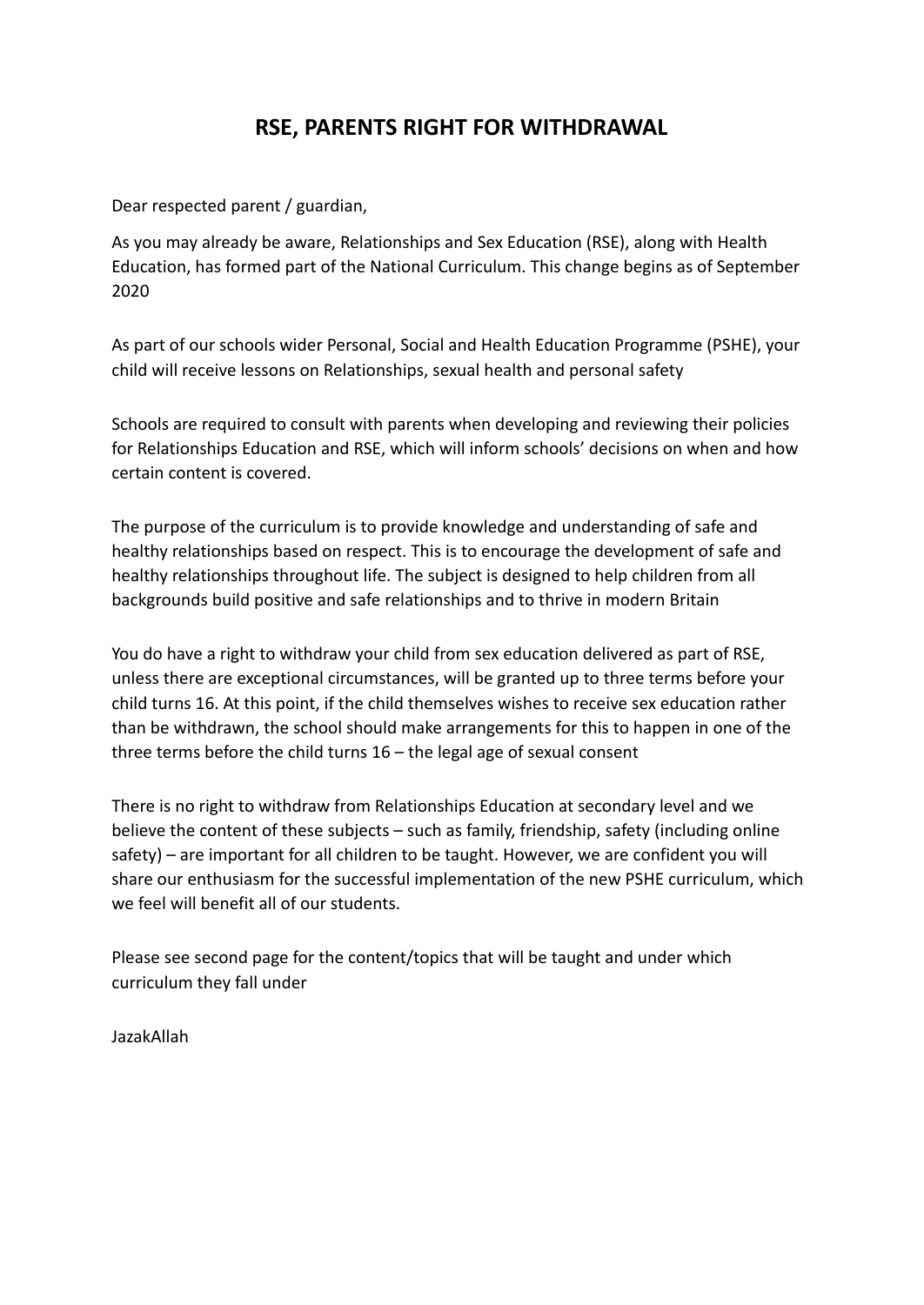## **The following topics will be taught in year 8 and 9 (KS3 and KS4, these topics will be covered under the PSHE, Science and Religious Studies Curriculums:**

- 1. The concepts of, and laws relating to, sexual consent, sexual exploitation, abuse, grooming, coercion, harassment, rape, domestic abuse, forced marriage, honour-based violence, and FGM, and how these can affect current and future relationships
- 2. How people can actively communicate and recognise consent from others, including sexual consent, and how and when consent can be withdrawn (in all contexts, including online)
- 3. Recognise characteristics and positive aspects of healthy one-to-one intimate relationships, which include mutual respect, consent, loyalty, trust, shared interests and outlook, sex and friendships
- 4. All aspects of health can be affected by choices they make in sex and relationships, positively or negatively, e.g. physical, emotional, mental, sexual and reproductive health and wellbeing
- 5. Facts about reproductive health, including fertility, and the potential impact of lifestyle on fertility for men and women and menopause
- 6. Range of strategies for identifying and managing sexual pressure, including understanding peer pressure, resisting pressure and not pressurising others
- 7. Choice to delay sex or to enjoy intimacy without sex
- 8. Facts about the full range of contraceptive choices, efficacy and options available
- 9. Facts around pregnancy including miscarriage
- 10. Choices in relation to pregnancy (with medically and legally accurate, impartial information on all options, including keeping the baby, adoption, abortion and where to get further help)
- 11. Different Sexually Transmitted Infections (STIs), including HIV/AIDs, are transmitted, how risk can be reduced through safer sex (including through condom use) and the importance of and facts about testing
- 12. Prevalence of some STIs, the impact they can have on those who contract them and key facts about treatment
- 13. How the use of Alcohol and Drugs can lead to risky sexual behaviour
- 14. How to get further advice, including how and where to access confidential sexual and reproductive health advice and treatment

## **IMPORTANT:**

If you do not wish for your child to participate in the RSE Programme that covers Sex Education at Al Jamiatul Islamiyah, please contact our Darul Uloom on:

## **Contact number:** 01204 62622

**Office Hours:** Monday to Friday 8:15 – 15:00, Saturday 9:00 – 12:15